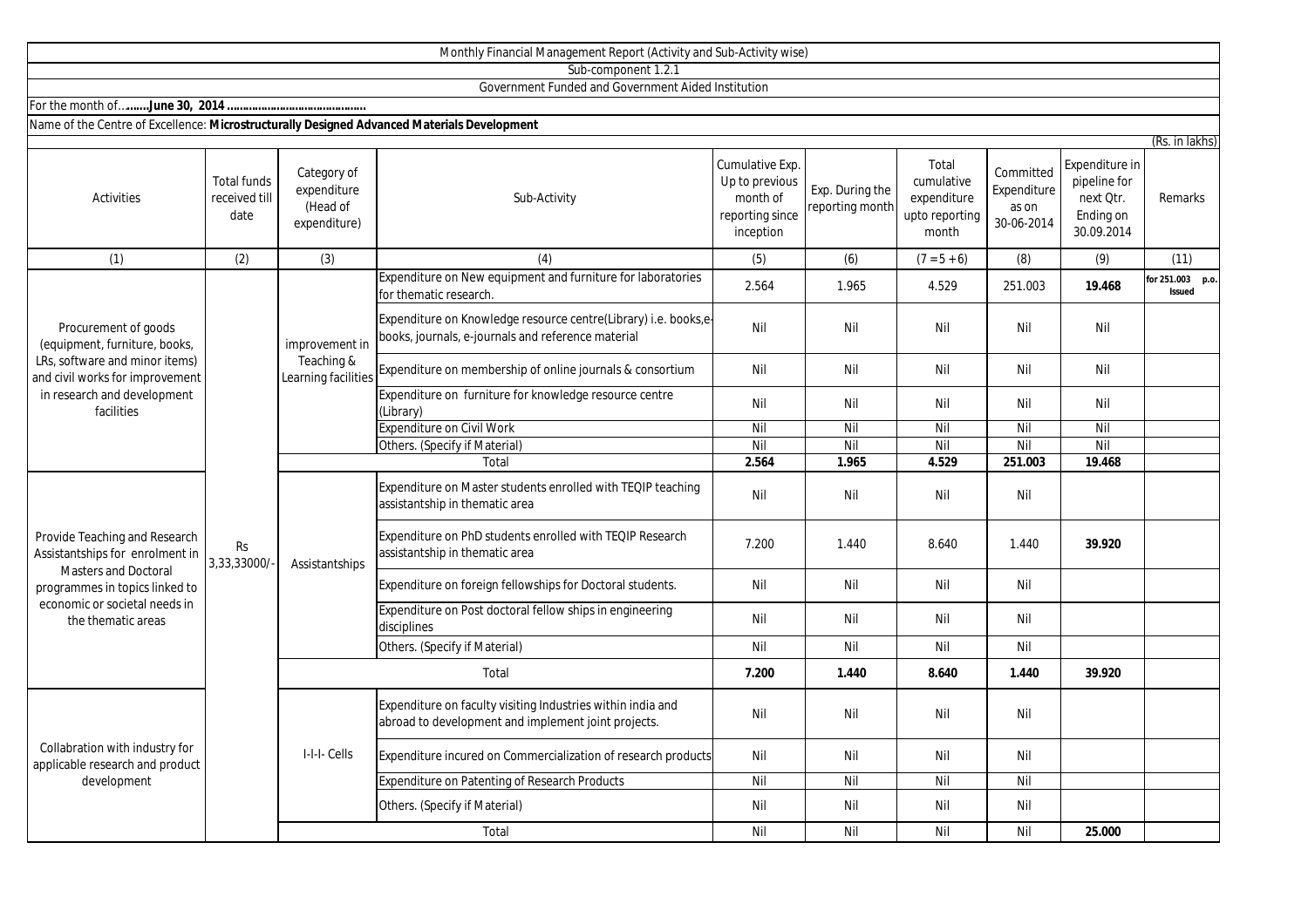| Activities                                                                                                                                                 | <b>Total funds</b><br>received till<br>date | Category of<br>expenditure<br>(Head of<br>expenditure) | Sub-Activity                                                                                                                                   | Cumulative Exp.<br>Up to previous<br>month of<br>reporting since<br>inception | Exp. During the<br>reporting month | Total<br>cumulative<br>expenditure<br>upto reporting<br>month | Committed<br>Expenditure<br>as on<br>30-06-2014 | Expenditure in<br>pipeline for<br>next Otr.<br>Ending on<br>30.09.2014 | Remarks |
|------------------------------------------------------------------------------------------------------------------------------------------------------------|---------------------------------------------|--------------------------------------------------------|------------------------------------------------------------------------------------------------------------------------------------------------|-------------------------------------------------------------------------------|------------------------------------|---------------------------------------------------------------|-------------------------------------------------|------------------------------------------------------------------------|---------|
| National / International<br>collabration for Research and<br>Development activities with<br>Academic Institutions and<br>$\mathsf{R}$<br>& D organisations |                                             | R & D                                                  | Expenditure on Securing sponsored projects and Consultancy<br>assignments                                                                      | Nil                                                                           | Nil                                | Nil                                                           | Nil                                             |                                                                        |         |
|                                                                                                                                                            |                                             |                                                        | Expenditure on Publication of research papers in peer reviewed<br>journals                                                                     | Nil                                                                           | Nil                                | Nil                                                           | Nil                                             |                                                                        |         |
|                                                                                                                                                            |                                             |                                                        | Expenditure incured on Commercialization of research products                                                                                  | Nil                                                                           | Nil                                | Nil                                                           | Nil                                             |                                                                        |         |
|                                                                                                                                                            |                                             |                                                        | <b>Expenditure on Patenting of Research Products</b>                                                                                           | Nil                                                                           | Nil                                | Nil                                                           | Nil                                             |                                                                        |         |
|                                                                                                                                                            |                                             |                                                        | Expenditure on amount paid to Consultant for participation in<br>Research & Development and for delivering expert lectures                     | Nil                                                                           | Nil                                | Nil                                                           | Nil                                             |                                                                        |         |
|                                                                                                                                                            |                                             |                                                        | Expenditure on faculty visiting Industries within india and<br>abroad to development and implement joint projects.                             | Nil                                                                           | Nil                                | Nil                                                           | Nil                                             |                                                                        |         |
|                                                                                                                                                            |                                             |                                                        | Expenditure on characterization of sample of R & D projects                                                                                    | Nil                                                                           | Nil                                | Nil                                                           | Nil                                             |                                                                        |         |
|                                                                                                                                                            |                                             |                                                        | Expenditure on Presentation of paper in International Seminar,<br>Conference etc. by Doctoral students                                         | 1.198                                                                         | 0.000                              | 1.198                                                         | Nil                                             |                                                                        |         |
|                                                                                                                                                            |                                             |                                                        | Others. (Specify if Material)                                                                                                                  | Nil                                                                           | Nil                                | Nil                                                           | Nil                                             |                                                                        |         |
|                                                                                                                                                            |                                             | Total                                                  |                                                                                                                                                | 1.198                                                                         | 0.000                              | 1.198                                                         | Nil                                             | 48.802                                                                 |         |
| Enhancing research competence<br>of faculty and knowledge sharing<br>in thematic areas, both within<br>India and abroad                                    |                                             | <b>FSD</b>                                             | Expenditure on faculty training for enhancement of Research<br>competence in thematic areas                                                    | Nil                                                                           | Nil                                | Nil                                                           | Nil                                             |                                                                        |         |
|                                                                                                                                                            |                                             |                                                        | Expenditure incurred on Participation by faculty in seminars,<br>conferences, workshops and Continuing Education Programes<br>(CEPs) etc.      | Nil                                                                           | Nil                                | Nil                                                           | Nil                                             |                                                                        |         |
|                                                                                                                                                            |                                             |                                                        | Expenditure on Organizing thematic area training programmes,<br>workshops, seminars, conferences and Continuing Education<br>Programmes (CEPs) | Nil                                                                           | Nil                                | Nil                                                           | Nil                                             |                                                                        |         |
|                                                                                                                                                            |                                             |                                                        | Expenditure on staff development                                                                                                               | Nil                                                                           | Nil                                | Nil                                                           | Nil                                             |                                                                        |         |
|                                                                                                                                                            |                                             |                                                        | Expenditure on seed grant to researchers to venture into new                                                                                   | Nil                                                                           | Nil                                | Nil                                                           | Nil                                             |                                                                        |         |
|                                                                                                                                                            |                                             |                                                        | directions within the specified theme.                                                                                                         |                                                                               |                                    |                                                               |                                                 |                                                                        |         |
|                                                                                                                                                            |                                             |                                                        | Others. (Specify if Material)<br>Total                                                                                                         | Nil<br>Nil                                                                    | Nil<br>Nil                         | Nil<br>Nil                                                    | Nil<br>Nil                                      | 50.000                                                                 |         |
|                                                                                                                                                            |                                             | <b>IOC</b>                                             |                                                                                                                                                | 6.449                                                                         | 0.483                              | 6.931                                                         | 0.190                                           | 42.879                                                                 |         |
| Incremental operating cost                                                                                                                                 |                                             |                                                        |                                                                                                                                                |                                                                               |                                    |                                                               |                                                 |                                                                        |         |
| <b>GRAND TOTAL</b>                                                                                                                                         |                                             |                                                        | 17.410                                                                                                                                         | 3.888                                                                         | 21.298                             | 252.633                                                       | 226.069                                         |                                                                        |         |

**Please note : For committed Rs.251.003 - P.O already issued** 

 **for balance amount Rs.19.468 - Bid opening procedure completed.**